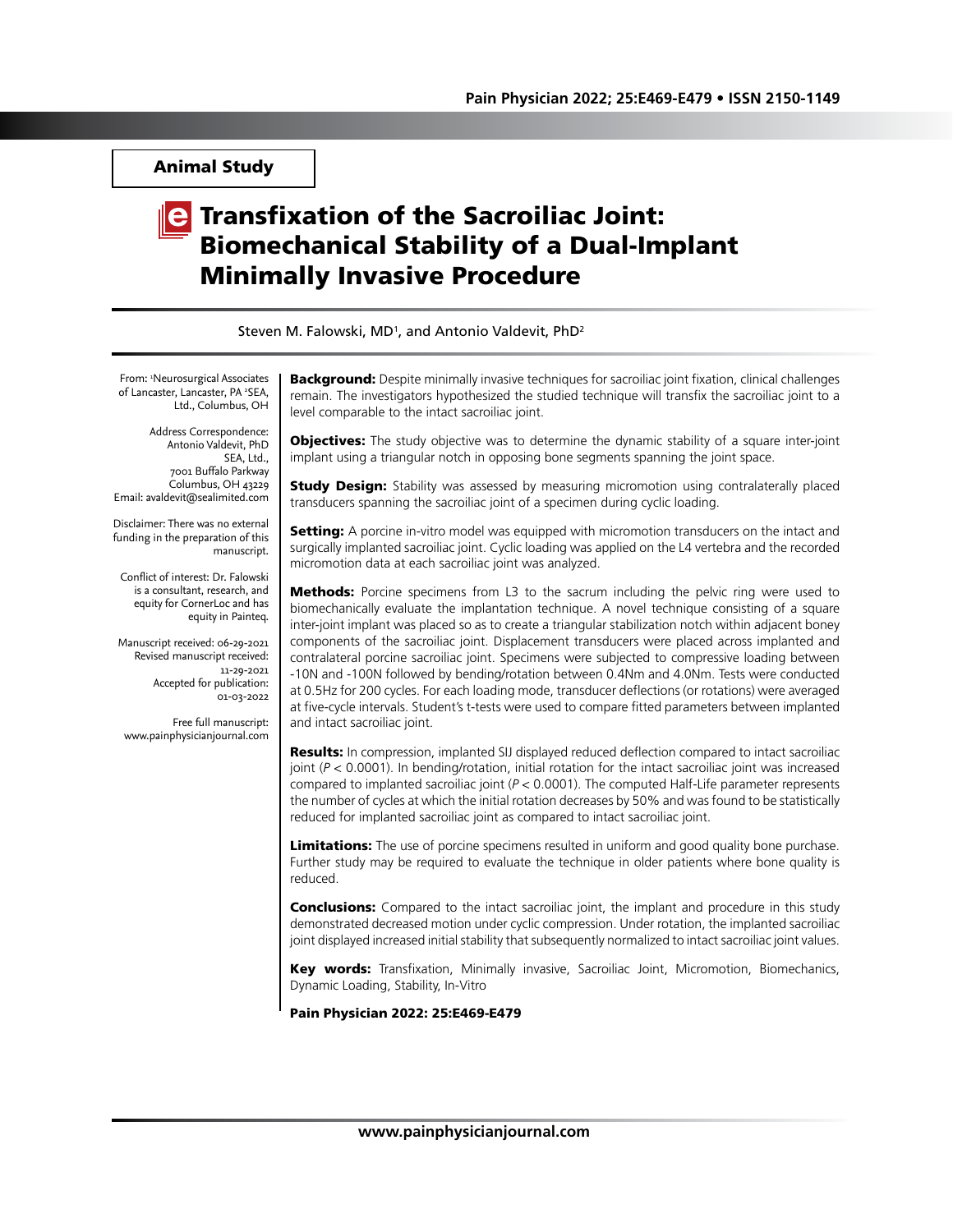acroiliac joint fixation has historically been an open and relatively invasive procedure. With the advent of recent minimally invasive techniques, outcomes have improved, and morbidity has declined (1). Despite these advances, clinical challenges in treatment remain. Among the limitations to sacroiliac joint treatment is an appropriate diagnosis. Often, low back pain is attributed to the involvement of the hip, lumbosacral spine, or the sacroiliac joint in some combination. Diagnosing the sacroiliac joint in isolation is considered only after involvement of other anatomic sites has been ruled out. Furthermore, surgical intervention is considered after failure of conservative treatment.

Current minimally invasive techniques involve the use of screw or porous implant fixation. There are several concepts with regards to the manner for optimal surgical placement of transarticular screw fixation devices (2). Accepted techniques for fixation include fixation across the joint via a lateral or posterior-oblique approach, as well as graft insertion via a direct posterior approach. Biomechanical studies have investigated both the number of devices, device trajectory, and geometry (3). These studies have focused upon the issue of stability of the sacroiliac joint under static loading conditions as in a single leg stance protocol. In evaluating stability, loading is often applied until fracture of the specimen is achieved. Subsequent analysis computing the deformation or stiffness of the construct is then compared among the various instrumentation systems to arrive at a maximum stiffness or minimal deformation construct (4). The limitation of such testing regimens stems from the lack of dynamic response of the instrumentation under cyclic loading. All instrumentation will limit movement following destabilization. The clinical question of importance rests with the dynamic response of the specimen/instrumentation composite to cyclic loading and whether immediate stable fixation can be attained or if equilibration to a stable configuration that will not unduly stress shield the sacroiliac joint is possible. In one of the few studies examining the effects of unilateral fixation upon the contralateral sacroiliac joint, Lindsey et al found non-significant biomechanical effects due to unilateral fixation when conducting static testing (5). If the use of unilateral fixation is to provide more clinically relevant ramifications, such clinical scenarios can only be addressed through the use of cyclic dynamic loading protocols.

Many in vitro studies employ optimal markers for tracking 3-dimensional (3D) sacroiliac joint motion

under loading. The application of multiple directional loading through the use of optical tracking methods provides 3D motion data. Such testing configurations can yield large errors associated with the motion of the sacroiliac joint (6,7). While such methods have proven viable for analysis of large motions as seen in hips and knees, the motion of the sacroiliac joint is subtle and is further reduced with surgical intervention. Furthermore, optical techniques are limited if one is to study cyclic motion. The use of mechanical data acquired through material testing machine actuators and load cells are masked by inherent motion within the lumbosacral spine (4). Localized motion can be directly measured through linear variable differential transformers (LVDTs) or differential variable reluctance transducer (DVRT) devices across the region of interest (8). Regardless of the sacroiliac joint motion measurement technique, the application of continuous cyclic loading versus multiple single cycle static loading represents a more clinically relevant instrumentation performance scenario (9,10).

The current study addresses the use and functionality of a novel intra-articular implant that stabilizes the sacroiliac joint by pinning both the sacrum and ilium. Transfixation across the sacroiliac joint is achieved by imparting a square implant with unidirectional teeth whereby the corners engage both the sacrum and ilium via 2 triangular notches in each bone segment to accommodate a rectangular implant that spans the sacroiliac joint. Two such devices are placed perpendicular to each other, establishing a convergence. The goal of the current study is to determine if such a minimally invasive surgical procedure can provide sufficient fixation across the sacroiliac joint by a resulting pinning effect due to the rectangular shape of the device and the unidirectional teeth. The investigators hypothesized that such a technique would stabilize the sacroiliac joint by creating triangular notches in the bone segments to accommodate the rectangular implant spanning the sacroiliac joint. It is further hypothesized that such a configuration will lead to initial stability and result in comparable stability to the native contralateral sacroiliac joint after cyclic loading due to implant settling within the joint space.

## **METHODS**

The mechanical advantages connected with animal models stem from reproducible geometry and increased uniform bone mineral density between specimens. Furthermore, the availability of animal speci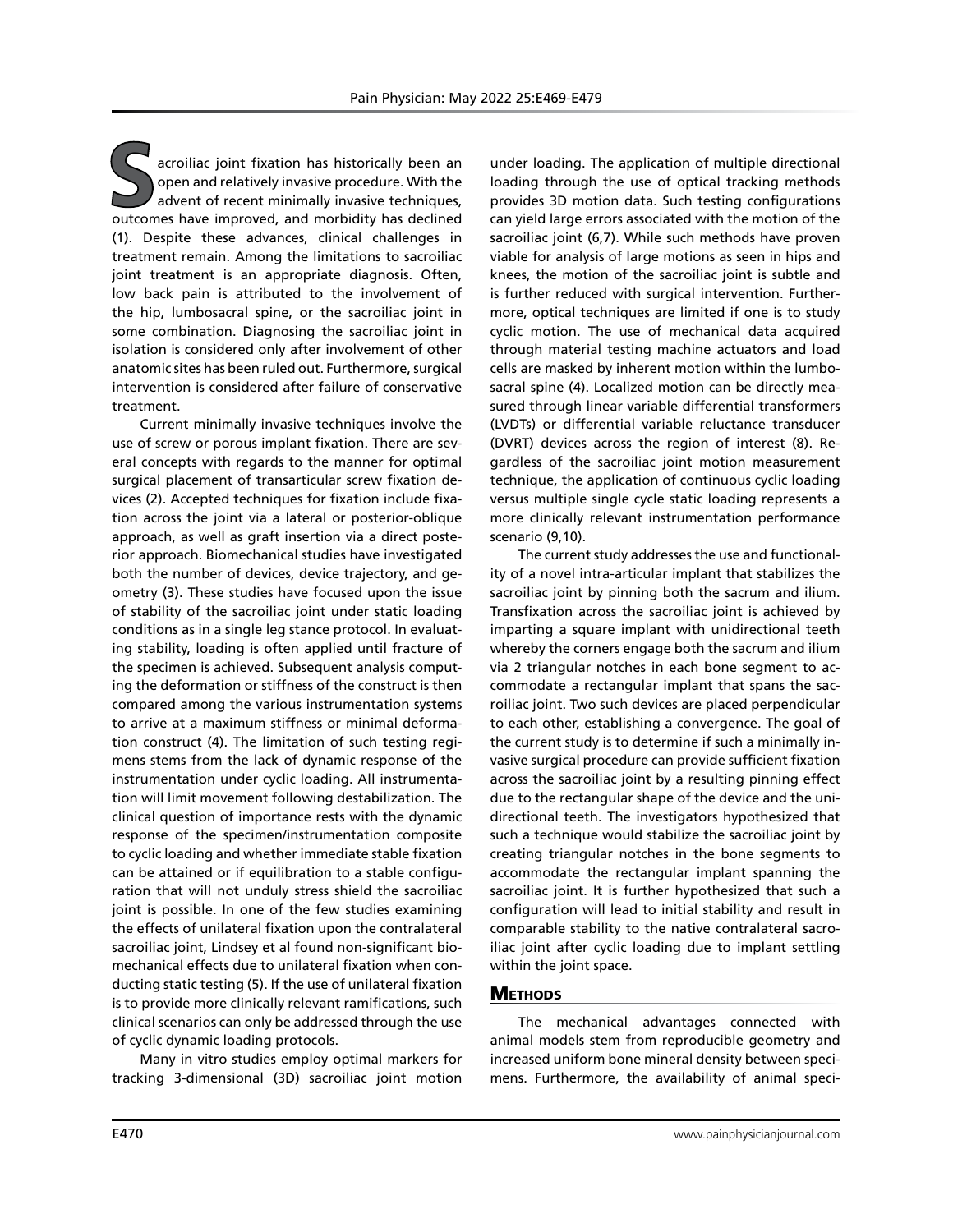mens is significantly increased as compared to human specimens. Aside from the availability, the mechanical integrity associated with human specimens is generally classified as osteopenic or osteoporotic. A viable alternative to the use of human samples is the employment of suitable animal analogs. Many studies employing human specimens are predominantly confined to single or several static loading cycles. In the case of the current study, the use of repeated loading may lead to specimen degradation. The use of a porcine specimen where the bone density is both consistent and of improved mechanical quality compared to a human pelvis facilitated the application of continuous fatigue loading. The authors recognize that while quadrupeds display different biomechanical properties compared to humans, the current study was designed to examine the effects of the instrumentation as compared to the contralateral intact sacroiliac joint. It is recognized that the biomechanics manifested by quadrupeds is different from human bipedal motion. Despite this difference, selection of an appropriate animal model was feasible in light of the specific in vitro test cyclic requirements for this study. Institutional Review Board/ Research Ethics Committee approval was not applicable for this study as porcine specimens were used for biomechanical testing and were acquired from a certified supplier.

The investigators performed a bilateral comparison for fixation in an effort to investigate stability and comparison to a normal joint. The basis of the implant stability stems from cortical engagement and retainment of ligamentous compression to provide rectangular pinning across the sacroiliac joint. Diseased joints can vary in presentation of pathology. Using our models as their own controls permits the comparison between an unaltered native intact sacroiliac joint to the contralateral implanted sacroiliac joint. Clinically one can extrapolate that the relative differences would be exacerbated in a diseased joint. Pilliar et al, using a canine model, described the presence of micromotion on the order of 28 µm can result in bone ingrowth while movement in excess of 150 µm generates implant attachment via connective tissue (11).

That is, there is a level of micromotion that can benefit bone remodeling. Conversely, overly rigid constructs can contribute to stress shielding. Engh et al, in examining the effects of implanted porous-coated anatomic medullary locking prostheses post-mortem, concluded that strain shielding was associated with bone remodeling changes that resulted in regional reductions in bone mineral content that ranged from 7% to 78% (12).

The shielding of the surrounding bone by the implant results in reduced strength reduction in accordance with Wolff's Law as localized bone loading is reduced. In the current study, the clinical concerns of both insufficient and excessive micromotion were addressed. Micromotion was observed between 64 µm and 49 µm for the intact and implanted sacroiliac joint, respectively. The scale of the measurements indicates that while the model may differ from that of a human subject, the relative implications can be inferred. The anatomical variation from human anatomy is less crucial, and the use of reproducible and viable anatomic mechanical integrity provides the rationale for employment of porcine specimens. Such a model is not unique for the investigation of the pelvis and sacroiliac joint for in vitro testing (13-15). In the removal of soft tissue, specimens lose a significant portion of their mechanical stability as compared to the in vivo condition. The use of an intact contralateral comparison was to evaluate if the applied instrumentation could initially stabilize and subsequently maintain the stability at a level that is comparable to an intact joint. The application of any instrumentation to a joint or fracture can run the risk of generating an overly stiff construct which may be subsequently susceptible to stress shielding and thus, possibly create a situation of a delayed or nonunion scenario. The subsequent investigation regarding the settling of instrumentation to a level that is comparable to an intact contralateral sacroiliac joint is of benefit as compared to an overly stiff construct that can lead to altered biomechanics. To accommodate the smaller porcine pelvis, the smallest implants were employed in this study. Seven porcine segments from L3 to the mid femur were obtained from fully mature, 125 kg animals (Animal Technologies, LLC., Tyler, TX). The ligamentous tissues across the sacroiliac joint were preserved. One randomly selected sacroiliac joint was visualized using syringe needles, and location was verified under fluoroscopy. Two devices (CornerLoc., Tulsa, OK) were implanted to stabilize the sacroiliac joint per the surgical procedure (Fig. 1).

#### Measurement of Sacroiliac Joint Motion

The localized motion of the intact and implanted sacroiliac joint cannot be recorded by the actuator of the testing machine itself, as the actuator will only record the total motion associated with the sacroiliac joint and the lumbosacral spine. While there are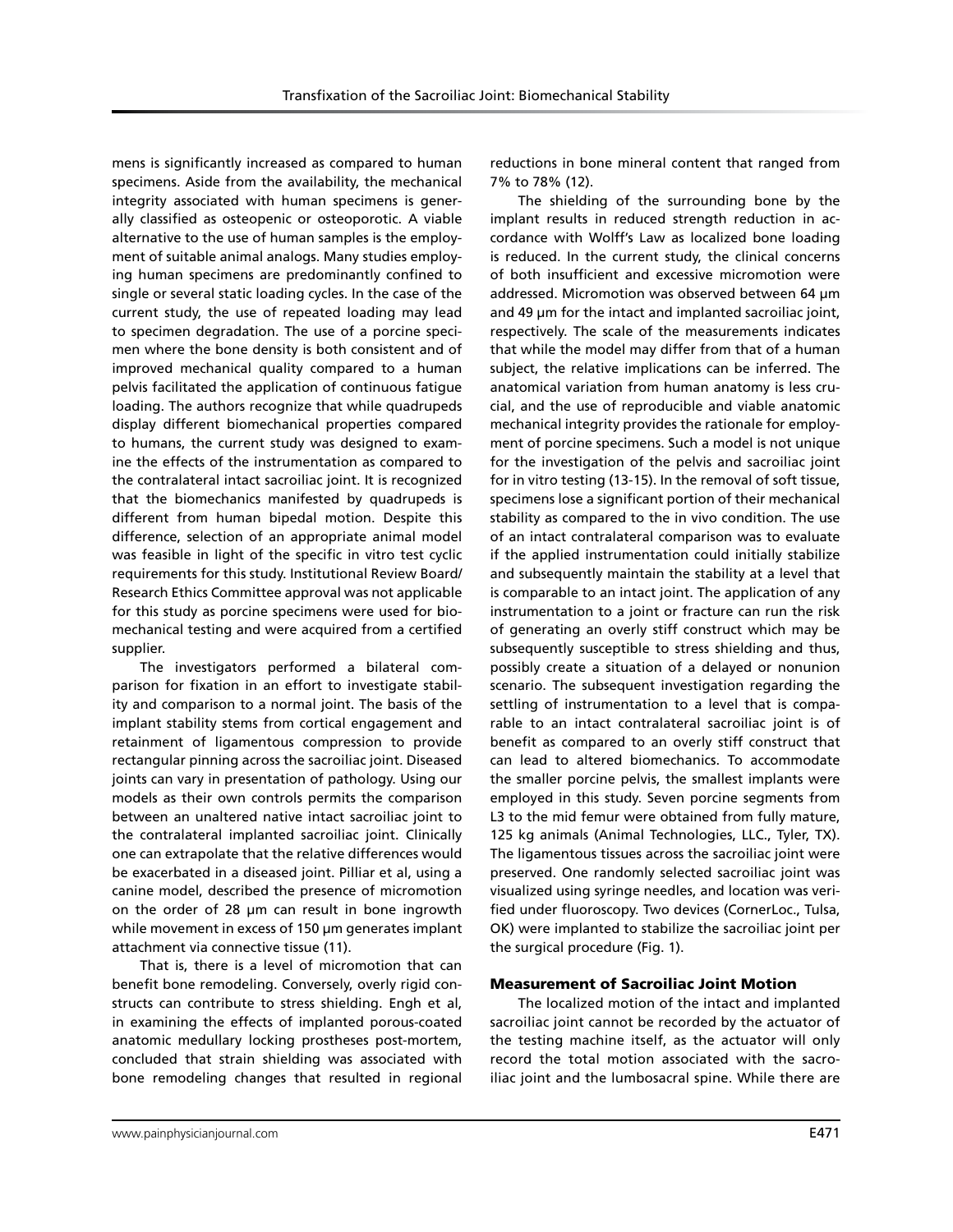

several studies that have employed optical methods, the use of triad reflective markers in such small geometries can be problematic. In the current study, displacement transducers capable of micron resolution were employed. These transducers have been previously used in other studies and display an accurate linear response with respect to applied deformation. While the use of LVDTs is a viable alternative to the transducers employed in this study, they suffer from the fact that they must be used in an exact linear, uniaxial configuration. Any deviation from the central axis can damage or alter the transducer response. A custom-designed strain gauge-based displacement transducer was fabricated and calibrated to record endplate movement under cyclic loading of the joint periphery. The transducer records changes in displacement through a strain gauge mounted at the apex of a flexible central arc (Fig. 2, Left). When the relative separation distance between the tabs of the transducer is altered due to tension or compression, a corresponding increase or decrease in the arc diameter is generated and results in the deformation of the strain gauge located at the apex of the arc (16,17).

Using a Wheatstone bridge circuit and amplifier, the gauge resistance change was transformed to an output voltage that was subsequently converted to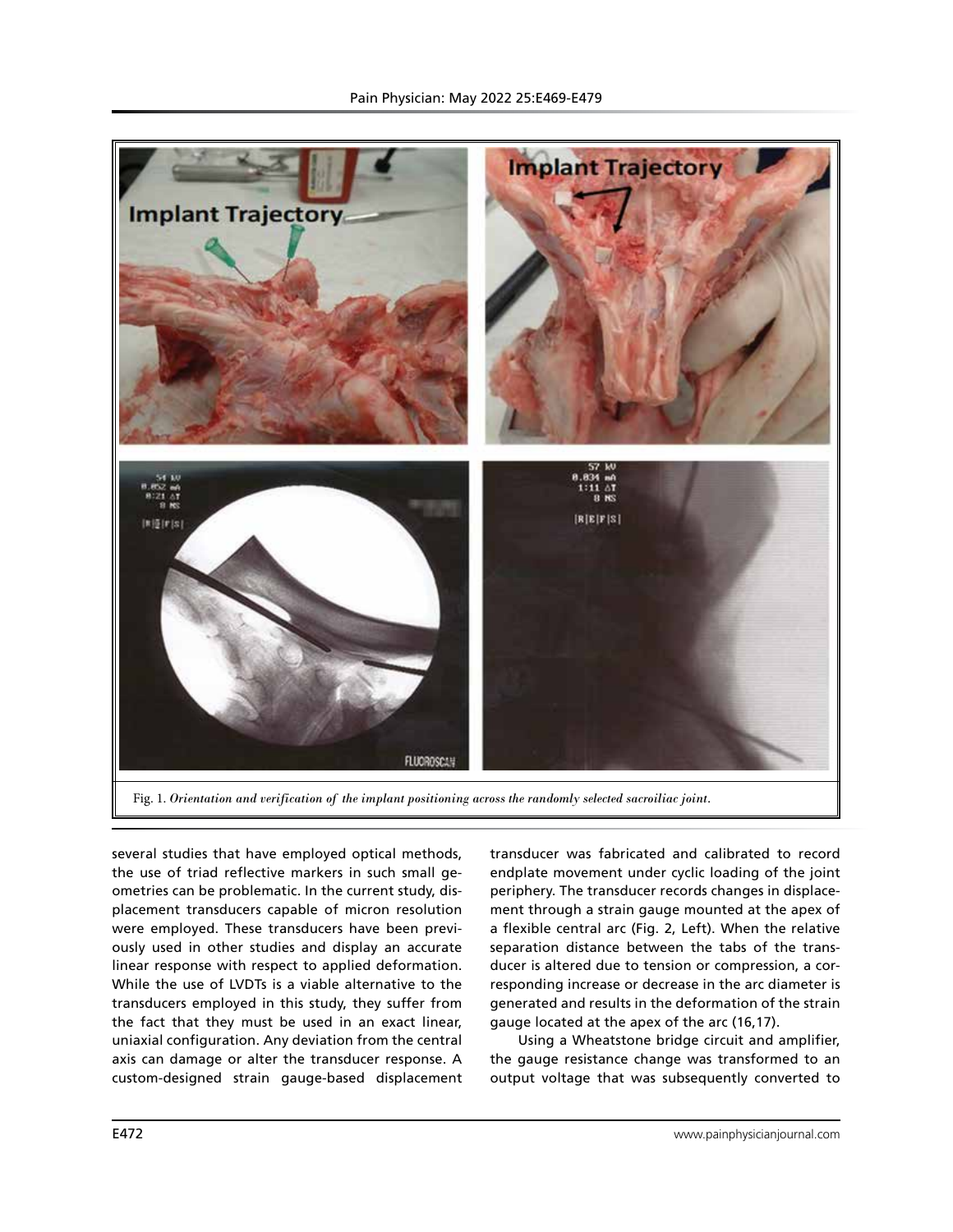

Fig. 2. *Left) The Arc transducer developed for measurement of micron level displacements. Right) Positioning of the transducers across the sacroiliac joint for the implanted and intact joints.*

a known displacement using a previously generated calibration curve between the transducer output voltage and the change in tab separation distance as measured with a micrometer. Prior to use, the transducer and accompanying electronics were allowed to equilibrate in the laboratory environment for a minimum of 20 minutes. Following implantation of the rectangular pinning devices, the transducer was placed across the implanted and contralateral sacroiliac joint at the same relative location (Fig. 2, Right). Therefore, all factors were kept constant on both sides, with the exception of the procedure performed on the treated side.

#### Specimen Loading

Specimens were embedded in resin for integration into the materials testing machine. The superior aspect of L3 and each distal portion of the ilium were embedded (Fig. 3, Left). Specimens were subjected to compressive loading between -10 N and -100 N at a rate of 0.5 Hz for 200 cycles. Load versus deformation data from the materials testing machine (TA Instruments, ElectroForce 3300, Eden Prairie, MN) and transducer deflections from each sacroiliac joint were acquired at a rate of 40 Hz using a data acquisition system (DI-155 HS, Dataq Instruments, Akron, OH). The placement of the transducer at L4 was to establish if the linearity between the applied motion of the testing machine piston was being directly transferred to the specimen. During cyclic loading of biological tissue, the loading

applied by the testing frame may result in a lag in specimen loading due to viscoelastic effects of soft tissues such as the intervertebral discs. By placing a transducer across L4, the authors were able to ensure that during testing, viscoelastic effects were minimal. That is, the specimen loading response was essentially linear with respect to the load application. The transducers across the sacroiliac joint were oriented so as to monitor motion across and parallel to the sacroiliac joint where the implantation was performed. The contralateral intact side received transducers in a similar orientation and position.

Following compressive testing, specimens were re-embedded to allow for bending/rotation of the sacroiliac joint. The anterior aspect of each ilium was embedded in an aluminum sleeve. (Fig. 3, Right). The loading point was located on the midline of the sacrum at a distance of 40mm from the center of the lateral aspect sacroiliac joint. Loading parameters for the testing machine were identical to those for compression testing. The resulting moment arm facilitated bending between 0.4 nm and 4.0 nm. Data were acquired as previously described. For each loading mode, the maximum and minimum deflections at each cycle were extracted and averaged for every 5-cycle interval. In the case of bending/rotation, the deflections were converted to angle measurements through trigonometric identity. The mean deflections for the respective sacroiliac joint condition were averaged across the respective cycle number for each loading mode.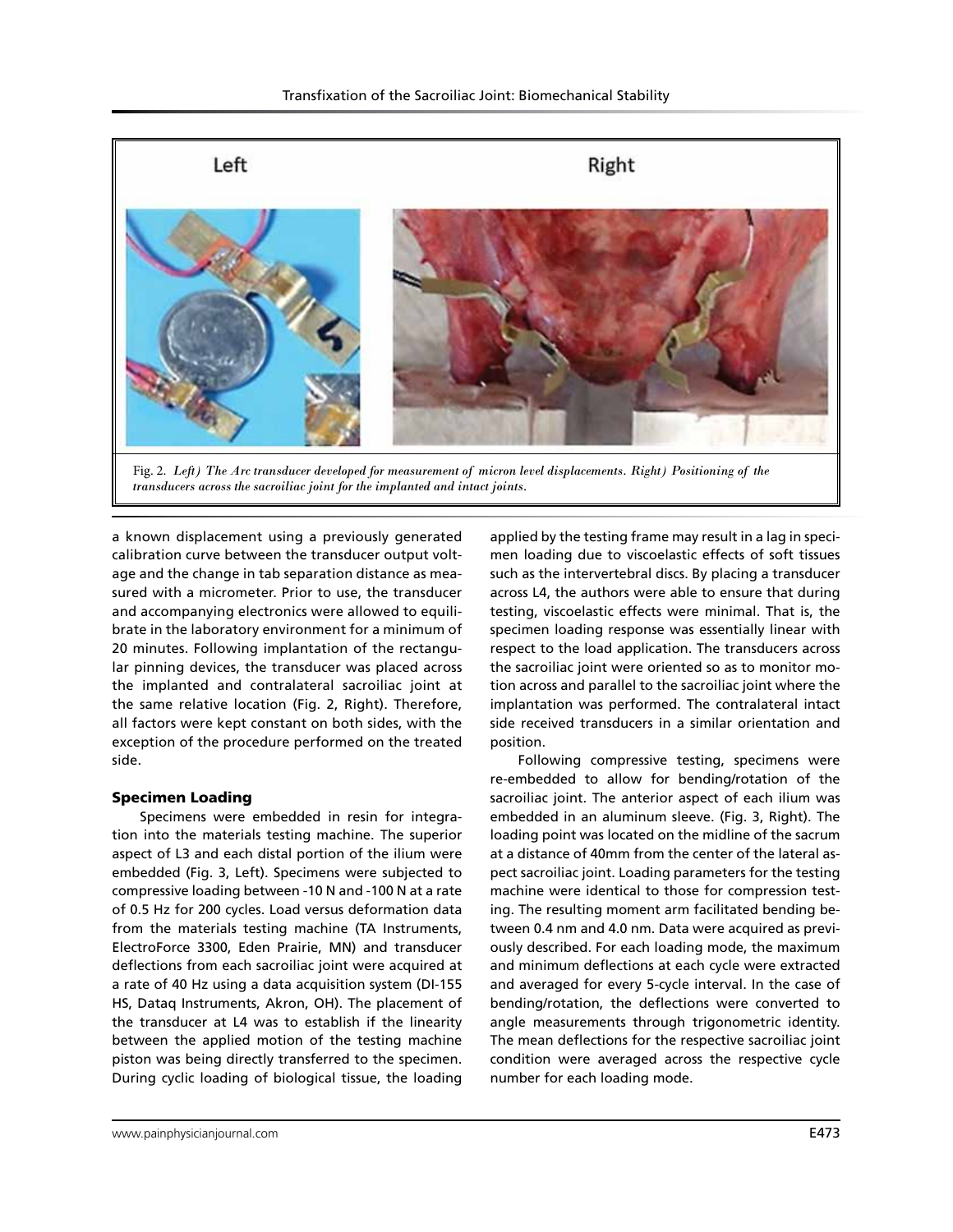

Fig. 3. *Left) Configuration for compression testing. Right) Configuration for bending rotation testing.*

## Statistical Methods

Under the compressive loading, both the implanted and intact sacroiliac joints were relatively stable over the number of cycles applied. As such, a horizontal line regression was used to fit the data (Prism 7.0 GraphPad, Inc., San Diego, CA). A Student's t-test was used to compare the deflections of the implanted and intact sacroiliac joint. Under bending/rotation loading, both the implanted and intact sacroiliac joint displayed a nonlinear response with respect to the number of applied cycles. Nonlinear exponential regression was used to fit the observed rotation of each sacroiliac joint to the number of cycles applied (Prism 7.0 GraphPad, Inc., San Diego, CA). Parameters of the exponential function are identified by Yo (the initial position), K (the rate of change), Span (the total change), and Plateau (the asymptotic limit of the subsidence) (Fig. 4). A Student's t-test was used to compare the resulting curve parameters for the implanted and intact sacroiliac joint.

## **RESULTS**

The resulting data are based upon 7 compression specimens and 6 bending/rotation specimens. One specimen was damaged during removal from the

embedding material following compression testing. Embedding of this specimen was attempted but was unsuccessful.

# Transducer Calibration

All transducers display linear response between the output voltage of the circuitry in the applied displacement between the mounting tabs of the transducers (Fig. 5). The R-squared value for the linear regression of output voltage and applied displacement exceeded 0.99 for all transducers. Transducers 1 and 2 were used throughout the testing and were not damaged during application between specimens.

#### Cyclic Compression

The statistical analysis software selected a horizontal line fit to each data set compared to a straight line fit (F test, *P* > 0.5). The cyclic compression data and the fitted horizontal line for the implanted and intact sacroiliac joint are seen in Fig. 6, Left and Fig. 6, Right, respectively. Under cyclic compression, the intact sacroiliac joint displayed a deflection of 0.064 ( $\pm$  0.001) mm as compared to a deflection of 0.049 ( $\pm$  0.001) mm for the implanted sacroiliac joint. This difference was statistically significant (*P* < 0.0001). For both tests, the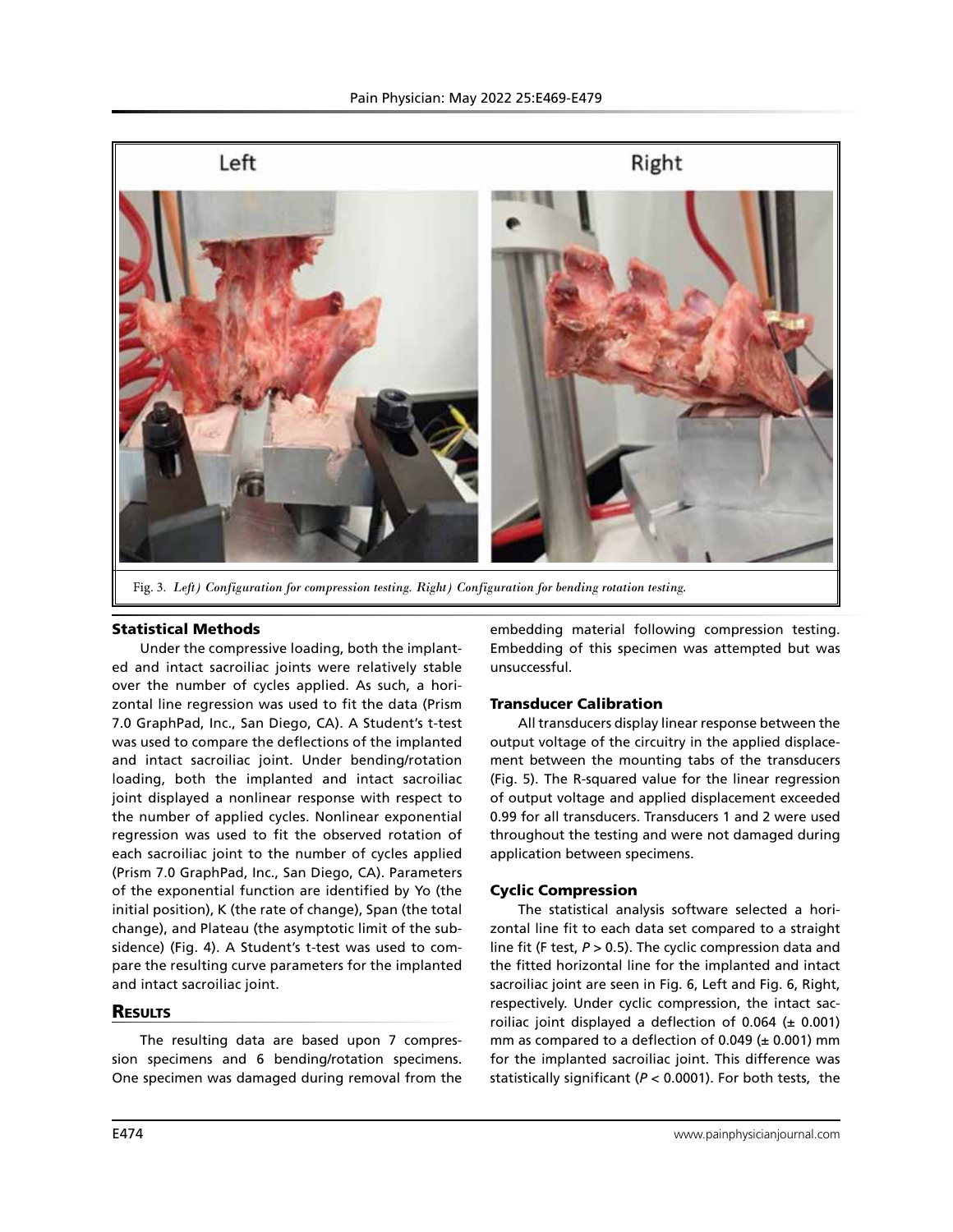fitting residuals were normally distributed about the horizontal line (*P* > 0.5 for both sets).

### Cyclic Bending/Rotation

The statistical analysis software selected a single decay curve for both data sets as compared to a straight line fit (F test, *P* > 0.5, Fig. 7). The R-squared value for both data sets was in excess of 0.86. The initial value of the rotation (Yo) for the intact sacroiliac joint was 0.867 (± 0.002)° as compared to the implanted sacroiliac joint value of 0.821 (± 0.001)° (Fig. 8, Left, *P* < 0.0001). At the termination of the test, the observed rotation (Plateau) was not statistically significant between the intact and implanted sacroiliac joint (Fig. 8, Right, *P* > 0.6) due to the nature of the decay curves associated with both data sets. The exponential fitting process computes the rate associated with exponential defined by the parameter K. It is often more easily interpreted when the associated half-life is reported. Half-life is computed as (ln2/K) and represents the number of cycles at which the initial rotation has decreased by 50%. In Fig. 8, bottom, the half-life of the implanted sacroiliac joint is 70  $(± 8)$  cycles as compared to the half-life of the intact sacroiliac joint, 150 ( $\pm$  28) cycles. This difference was statistically significant (*P* < 0.02).

The application of mechanical loading to failure of the surgical construct does not represent a clinically viable scenario unless one is focused on the effects due to traumatic loading. The current study investigated the response to cyclic loading of the sacroiliac joint in the

stabilized and intact conditions. Using custom fabricated and calibrated transducers mounted directly across both sacroiliac joints, we were able to measure micromotion across the respective joints under cyclic loading. The implanted sacroiliac joint displayed decreased deflection as compared to the contralateral intact sacroiliac joint under compressive loading through the cyclic loading regimen. The difference was statistically significant (*P* < 0.0001).

Under cyclic bending, the implanted and intact sacroiliac joint displayed a nonlinear exponential decrease in rotation during the loading regimen.







Fig. 6. *Left) Plot of compression data for the implanted (Red) and intact (Blue) sacroiliac joint. Right) Fitted deflection (via horizontal line) for the Implanted (Red) and Intact (Blue) sacroiliac joint. The implanted sacroiliac joint was statistically reduced as compared to the intact sacroiliac joint.*

www.painphysicianjournal.com **E475**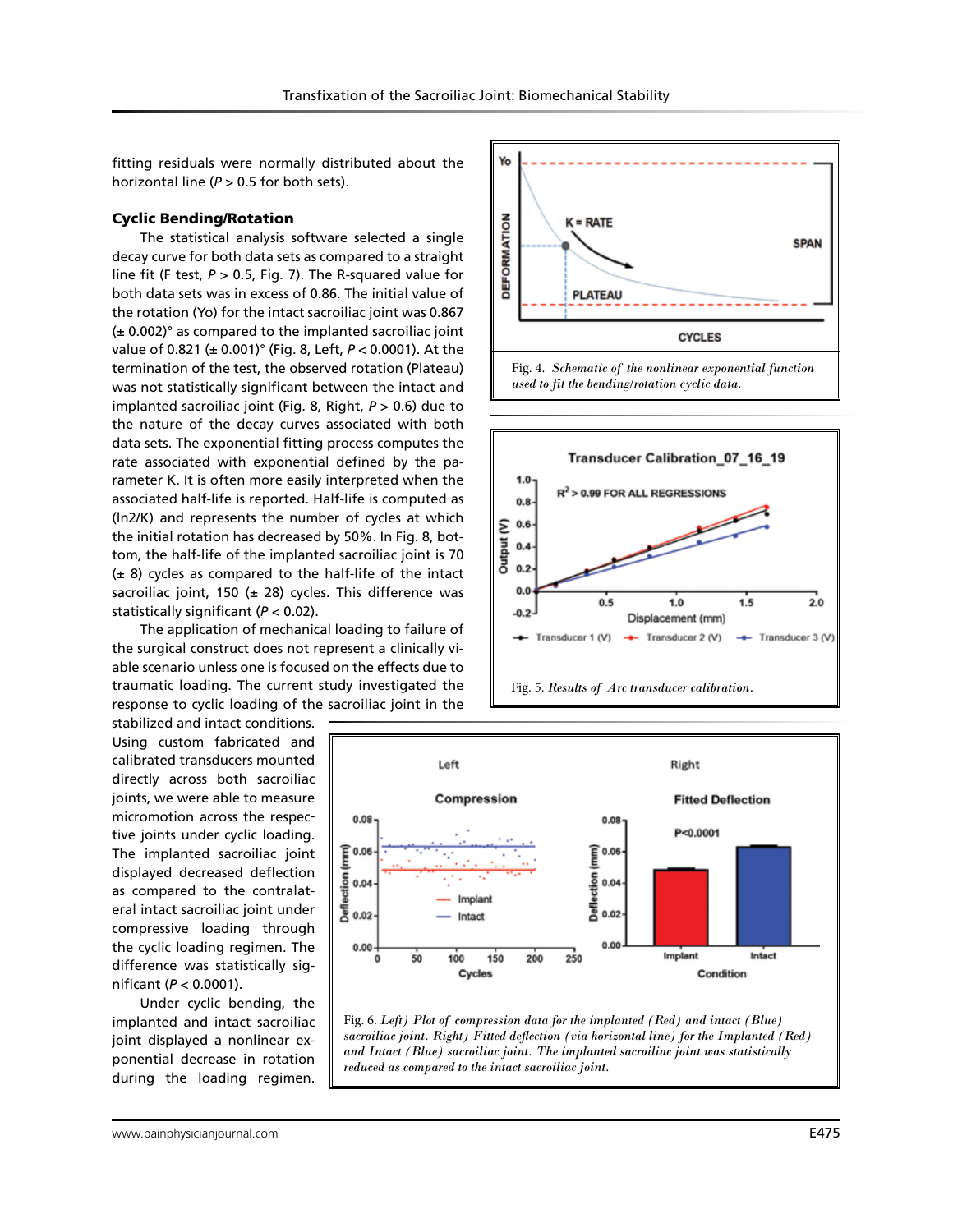Analysis of the fitted parameters permitted investigation into the response of the implanted and intact sacroiliac joint due to cyclic bending loads. The difference in initial rotational stability, designated as Yo, was on the order of 0.05°. While this value may not be sub-



stantial, it was statistically decreased for the implanted sacroiliac joint as compared to the contralateral intact joint (*P* < 0.001). This is not unexpected as one would expect that implantation of a device spanning the joint would lead to initial increased stability as compared to the intact condition.

The total change in rotational stability for the implanted sacroiliac joint over the number of loading cycles was 0.07° as compared to 0.14° for the intact sacroiliac joint ( $P < 0.002$ ), while the asymptotic limit (Plateau) was not statistically different (*P* < 0.6) between intact and implanted sides of the sacroiliac joint. It is important to note that while the implantation of the device leads to a more stable configuration than the intact sacroiliac joint (by acting as a press-fit pin between the bone segments across the sacroiliac joint), the subsequent effects of cyclic loading served to settle and seat the implanted sacroiliac joint to a level that is comparable and not statistically different from the native sacroiliac joint. Such a scenario can be extrapolated to the clinical condition where an overly stiff sacroiliac joint construct can lead to stress shielding of the implanted joint and impart altered mechanical and physiological loading conditions upon the contralateral intact sacroiliac joint. The use of triangular implants



Fig. 8. *Resulting from the nonlinear fit of the Rotation loading regimen. Left) The initial rotation (Yo) was statistically reduced for the Implanted (Red) with respect to the Intact (Blue) sacroiliac joint (P<0.001). Right) The asymptotic limit of the sacroiliac joint rotation was not statistically different between the Implanted (Red) and Intact (Blue) sacroiliac joints. Bottom) The calculated half-life was significantly reduced for the Implanted (Red) sacroiliac joint as compared to the Intact (Blue) sacroiliac joint, indicating a reduced number of cycles required to equilibrate (* $P < 0.02$ *).*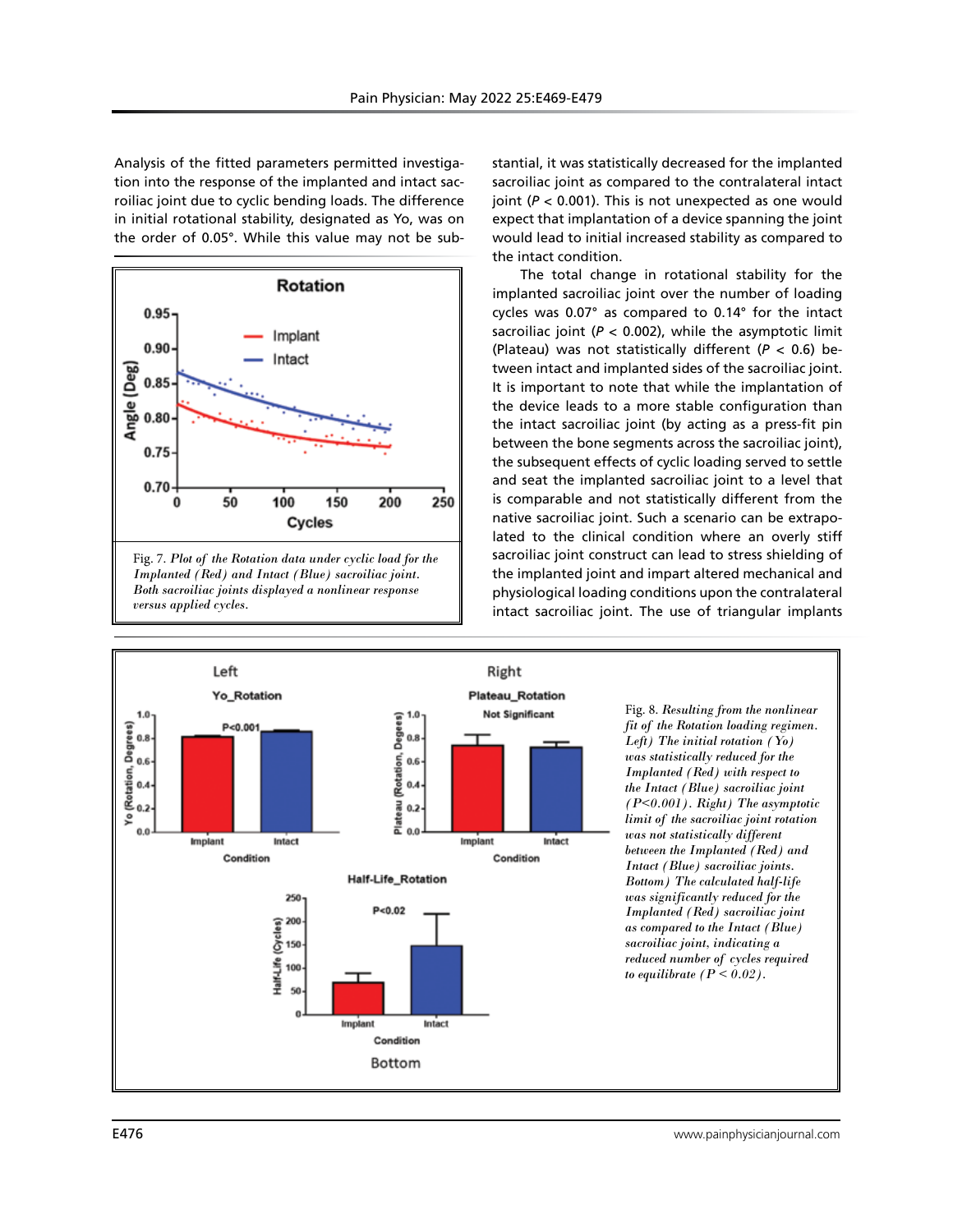has been examined by Panico et al who examined the application of these devices and reported that they might be employed as a supplement to rod/screw systems when they provide a protective effect to the construct (18). In this study, the use of a rectangular implant within opposite triangular notches across the sacroiliac joint was examined in isolation to evaluate resultant sacroiliac joint stability under cyclic loading. Cross III et al noted extrusion of intra-articular material from the joint capsule during trans-articular screw compression (19). In this study, the implanted sacroiliac joint transitioned to comparable rotational motion to the intact sacroiliac joint during the cyclic loading under bending conditions. It therefore maintains normal physiologic movement.

While the initial and final rotational stability can be of biomechanical importance, of clinical relevance may be the data associated with the dynamic response of the implanted and intact sacroiliac joint. This parameter is represented by the rate or K value, of the nonlinear exponential fitted curve to the data. Although this parameter is commonly used to evaluate dynamic response, in light of this study, it may be more clinically relevant to the present rate as half-life, thereby representing the number of loading cycles required to achieve a 50% decrease from the initial rotational motion. Conventionally, equilibrium is established at a value of 5 half-lives. In this study, the implanted sacroiliac joint displayed a half-life value of 71 cycles as compared to a value of 150 cycles for the intact sacroiliac joint. This difference was statistically significant (*P* < 0.02). Using the 5 half-lives convention for equilibrium, this would compute to achievement of rotational equilibrium for the implanted sacroiliac joint at 355 cycles as compared to 750 cycles for the intact sacroiliac joint. Clinical interpretation of the half-life would be the "settling" of the implant construct. Ideally, it would be desirable to have a rapid settling configuration so as to enable healing to occur. Delayed equilibrium could prolong the time required for a stable sacroiliac joint and hence may delay union due to continuous settling and/or migration.

Biomechanical studies involving human specimens have been loaded to 7.5 nm (7,17). Under these loading conditions and employing optical tracking, Jeong et al reported single-plane rotation of 4.5 ( $\pm$  3.3)° for nutation-counternutation. In this study, a loading moment of 4.0 nm was applied (7). Extrapolating the angular rotations observed in the current study results in the initial (Yo) values of rotation of the intact and implanted

sacroiliac joint of 1.6° and 1.5°, respectively, for flexion. With a 7.5 nm applied moment, Cross III et al reported flexion-extension rotations of 2.92 ( $\pm$  0.74)° and 1.75 ( $\pm$ 0.99)° for the intact and instrumented sacroiliac joint using a lag screw/washer configuration in conjunction with a single transarticular screw (19). These rotational results are comparable to those reported for an intact normal density Finite Element Analysis model proposed by Dubé-Cyr et al under flexion-extension 3.86 (± 1.60)° when loading was applied through the sacrum (20). These values compare favorably to the values in this study when extrapolated to the increased loading level. A study conducted by Dujardin et al employed a loading regimen of 350 N to apply loading across the sacroiliac joint (8). The investigators reported intact pelvis values of from 0.24° to 1.92° for rotation and 0.22 mm to 0.35 mm in displacement. Extrapolating the 100 N compressive load in the current study to the load used in the study by Dujardin results in the intact sacroiliac joint displaying a compression of 0.22 mm and a rotation of 3°. It is noteworthy that Dujardin et al employed LVDT devices to record the micromotion of the sacroiliac joint during loading. Unlike the current study, cyclic loading was not conducted. Despite the reducing loading condition under cyclic loading, the initial values for both intact and pinned sacroiliac joint motions are comparable to those displayed by other biomechanical studies in the literature employing high loads combined with human specimens under static conditions using only several cycles. Zderie et al employed an 80 N starting load with force rate loading rates of 0.01 N/cycle and a 5 nm static torsional load to examined effects of sacroiliac joint fixation. At 1000, 3000, and 5000 cycles the applied loads were 90 N, 100 N, and 130 N, respectively. The flexion rotations for the 7.3 mm cannulated screw and 13 mm washer, screwin-screw, and transsacral instrumentation at 1000 cycles were 0.76°, 2.12°, and 0.76°, respectively. At the 3000 cycle or 90 N loading level, the corresponding values increased to 2.68°, 3.44°, and 1.3° for the cannulated screw, screw-in-screw, and trans-sacral conditions (21). In the current study, the Initial (Yo) and Final (Plateau) values for rotation were both less than 1° for the intact and rectangular implant stabilized sacroiliac joint.

## Limitations

There are limitations with respect to the current study. The loading conditions of a 100 N force are substantially reduced as compared to other studies. The rationale for this load was 2-fold. The cyclic load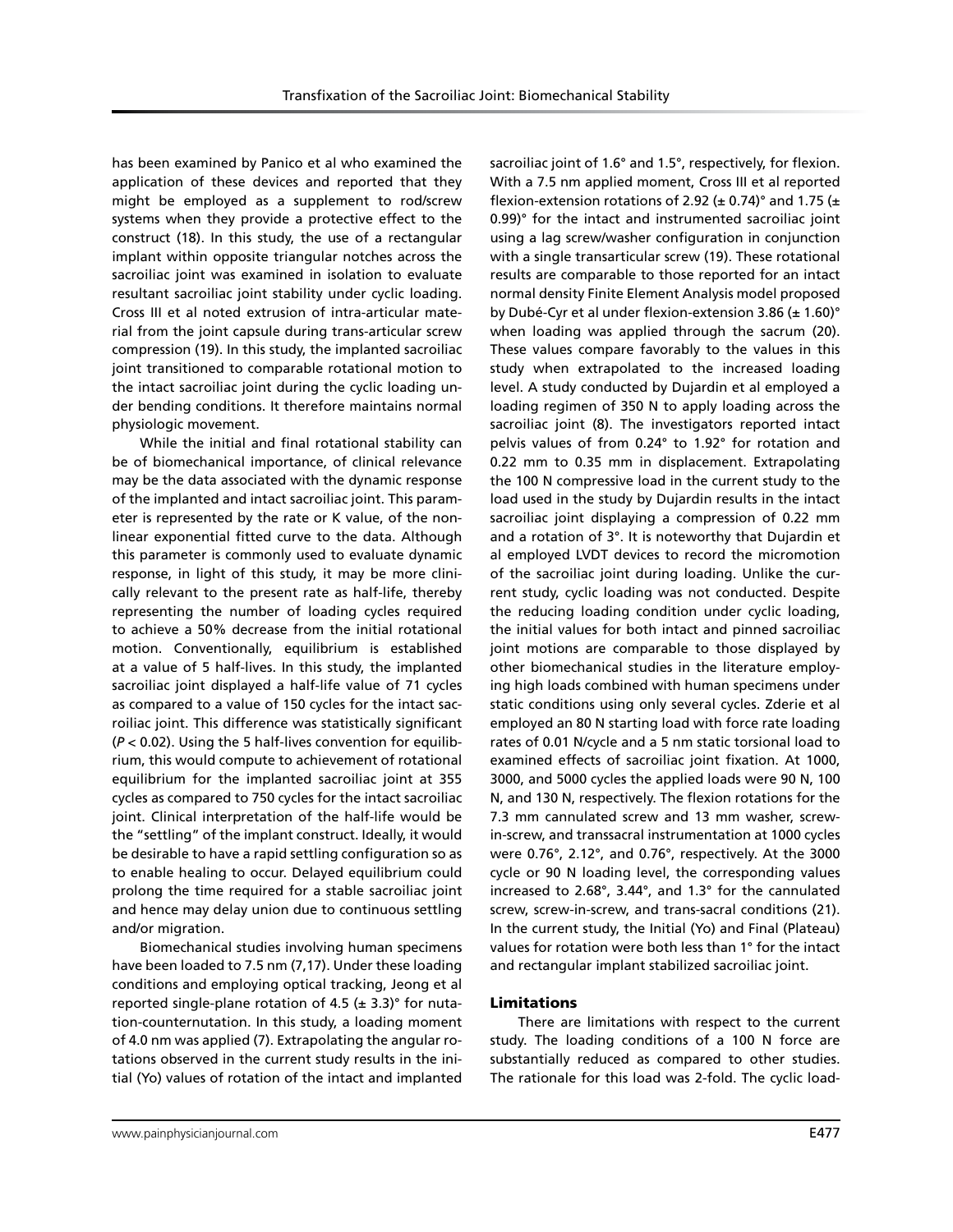ing conditions associated with both compressive and rotational bending placed specimens under dynamic loading could result in specimen degradation at higher load levels. The removal of associated musculature surrounding the pelvis considerably reduces the loadbearing capacity of the specimens. The reduced loading facilitated the likelihood of specimens completing the 2 loading regimens to the number of cycles administered. The second reason for the reduced load was associated with the use of porcine specimens, which are reduced in size. Balancing the reduced load used in the study due to porcine specimens is the reproducible and consistent geometry and bone quality associated with the porcine samples. Another limitation as compared to other studies of the sacroiliac joint was the motion, and only one plane was recorded. Other studies examining sacroiliac joint motion use optical methods to obtain 3D motion. While this study only considered motion along or across the sacroiliac joint, the transducers employed were able to measure these respective motions directly as the applied loading was in one plane. Despite these limitations, when the applied loading conditions were extrapolated to those using human specimens, comparable results were obtained for resultant motion. Such a comparison provides a measure of confidence for the use of porcine specimens in future studies.

# **CONCLUSIONS**

Considering both biomechanics and physiology, in order to achieve union across the sacroiliac joint, a balance of both stability and a degree of dynamic micromotion is desirable. The implant procedure employed in this study demonstrated statistically decreased motion under cyclic compression as compared to the intact sacroiliac joint. Under rotation, the implanted sacroiliac joint displayed initial increased rotational stability as compared to the intact sacroiliac joint. During rotation, the implanted sacroiliac joint demonstrated a more rapid rate to equilibrium as compared to the intact joint. At the termination of cyclic rotation, the rotational stability of the implanted and intact sacroiliac joint was comparable. The ability of the implant and associated inter-joint pinning process to stabilize and not impart altered biomechanics upon the contralateral joint is important in considering clinical ramifications of sacroiliac joint fixation.

# **REFERENCES**

- Miller LE, Block JE. Minimally invasive arthrodesis for chronic sacroiliac joint dysfunction using the SImmetry SI Joint Fusion system. *Med Devices (Auckl)* 2014; 7:125-130.
- 2. Whang P, Cher D, Polly D, et al. Sacroiliac joint fusion using triangular titanium implants vs. non-surgical management: six-month outcomes from a prospective randomized controlled trial. *Int J Spine Surg* 2015; 9:6.
- Mears SC, Sutter EG, Wall SJ, Rose DM, Belkoff SM. Biomechanical comparison of three methods of sacral fracture fixation in osteoporotic bone. *Spine (Phila Pa 1976)* 2010; 35:E392-E395.
- 4. Kemper AR, McNally C, Duma SM. Dynamic compressive response of the human pelvis axial loading of the sacroiliac joint. *Biomed Sci Instrum* 2008; 44:171-176.
- 5. Lindsey DP, Parrish R, Gundanna M, Leasure J, Yerby SA, Kondrashov D. Biomechanics of unilateral and bilateral sacroiliac joint stabilization: laboratory investigation. *J Neurosurg Spine* 2018; 28:326-332.
- Shih YC, Beaubien BP, Chen Q, Sembrano JN. Biomechanical evaluation of sacroiliac joint fixation with decortication. *Spine J* 2018; 18:1241-1249.
- 7. Jeong JH, Leasure JM, Park J. Assessment of biomechanical changes after sacroiliac joint fusion by application of the 3-dimensional motion analysis technique. *World Neurosurg* 2018; 117:e538-e543.
- 8. Dujardin FH, Roussignol X, Hossenbaccus M, Thomine JM. Experimental study of the sacroiliac joint micromotion in pelvic disruption. *J Orthop Trauma* 2002; 16:99-103.
- 9. Camino Willhuber G, Zderic I, Gras F, et al. Analysis of sacro-iliac joint screw fixation: does quality of reduction and screw orientation influence joint stability? A biomechanical study. *Int Orthop* 2016; 40:1537-1543.
- 10. Lindsey DP, Perez-Orribo L, Rodriguez-Martinez N, et al. Evaluation of a minimally invasive procedure for sacroiliac joint fusion - an in vitro biomechanical analysis of initial and cycled properties. *Med Devices (Auckl)* 2014; 7:131-137.
- 11. Pilliar RM, Lee JM, Maniatopoulos C.

Observations on the effect of movement on bone ingrowth into porous-surfaced implants. *Clin Orthop Relat Res* 1986; 208:108-113.

- 12. Engh CA, O'Connor D, Jasty M, McGovern TF, Bobyn JD, Harris WH. Quantification of implant micromotion, strain shielding, and bone resorption with porous-coated anatomic medullary locking femoral prostheses. *Clin Orthop Relat Res* 1992; 285:13-29.
- 13. Kaye EA, Maybody M, Monette S, Solomon SB, Gulati A. Ablation of the sacroiliac joint using MR-guided high intensity focused ultrasound: a preliminary experiment in a swine model. *J Ther Ultrasound* 2017; 5:17.
- 14. Indahl A, Kaigle A, Reikerås O, Holm S. Sacroiliac joint involvement in activation of the porcine spinal and gluteal musculature. *J Spinal Disord* 1999; 12:325-330.
- 15. Sussman JS, Sponseller PD, Gearhart JP, Valdevit AD, Kier-York J, Chao EY. A comparison of methods of repairing the symphysis pubis in bladder exstrophy by tensile testing. *Br J Urol* 1997; 79:979-984.